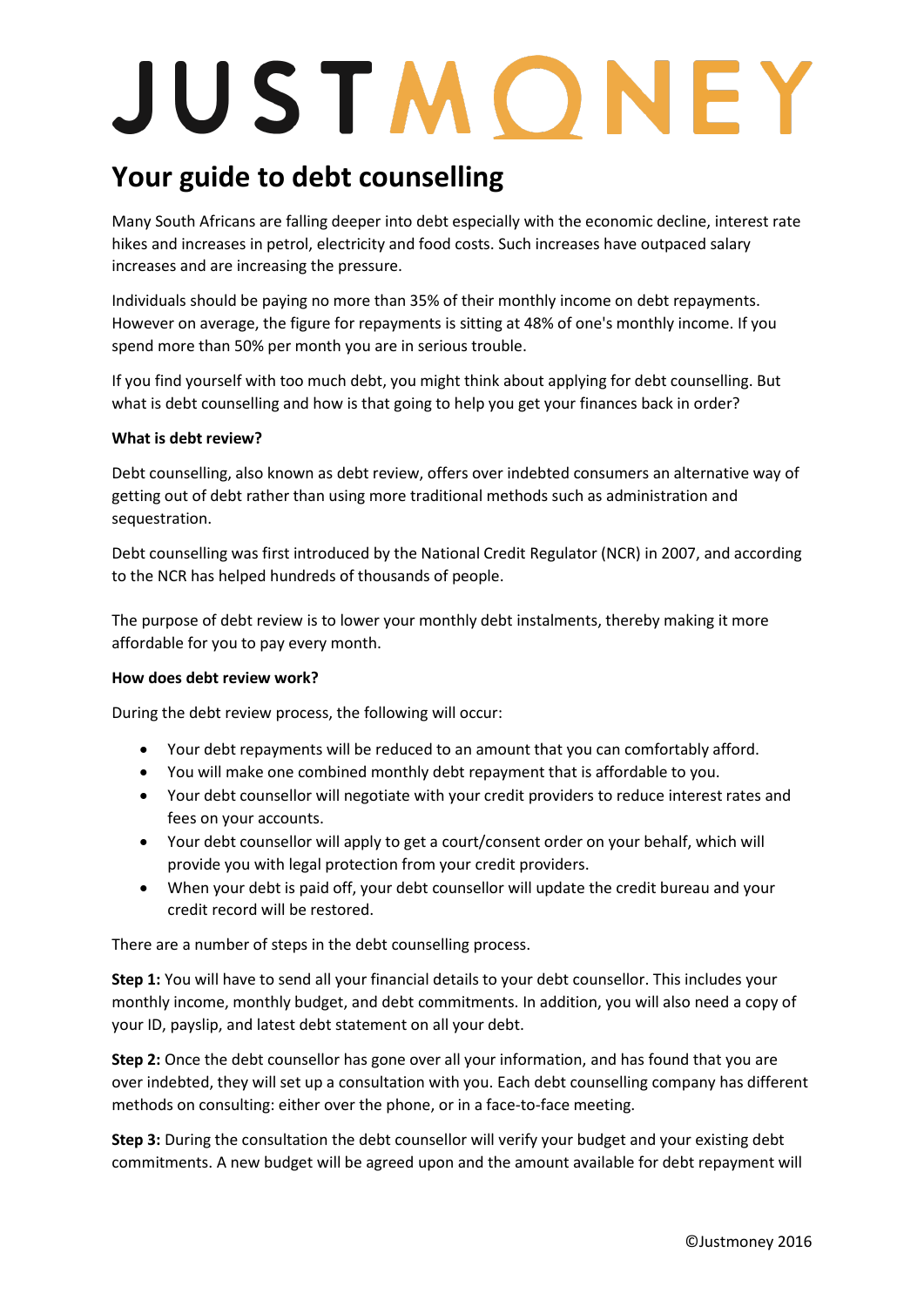## **IUSTMONEY**

be determined. The debt counsellor will also provide you with details of all the costs, as well as an interim repayment plan.

This is the step where you have officially applied for debt counselling.

**Step 4:** The debt counsellor will then contact all your credit providers, as well as the credit bureau to verify your debt. Your debt counsellor will also tell the credit bureau that you are under debt review. This will then be flagged on your credit record, and should you try to apply for further credit, credit providers will see that you are under debt review and therefore unable to take on additional credit. This will be removed once all your debt has been paid off.

Where possible, your debt counsellor will try to make payment arrangements with your credit providers. This includes trying to reduce the amount that you need to pay towards your debt each month. However, if you cancel the debt review process for any reason, your debt repayment amounts will revert back to the original amounts prior to entering debt review.

**Step 5:** If all of your credit providers accept the proposals from your debt counsellor, a consent order can be obtained from the National Credit Tribunal (NCR). However, if one or more of your credit providers does not accept the repayment plan, then the debt counsellor will go to the magistrate's court for a court order.

**Step 6:** This is where you will get your final repayment plan. Once the plan has been accepted, and run through the payment distribution agency, you are on your way to paying off your loans. The point of this plan is to have you make one payment towards your debt every month (to your debt counsellor), rather than having to pay all your creditors separately. Your debt counsellor will then in turn pay your creditors.

Once all your debt has been paid off, the process ends.

It is important to note that a home loan or mortgage is not included in the debt review process. If you still have money owing on your mortgage, but the remainder of your debt is paid off, the debt review process can be terminated.

### **How long will debt review take?**

Debt review is not a quick fix to your debt problems. It is a long term solution that can take up to five years, depending on how much money you are owing to your creditors, as well as how much you can afford to pay towards servicing your debt each month.

However, if you are committed to the process, and pay any additional funds you may receive towards your debt, you can be out of debt within three years.

### **How much does debt review cost?**

There are a number of fees associated with debt counselling, however, the actual amount charged will depend on your debt restructure fee and your debt counsellor. The fees include:

- An application fee of R 57 (incl. VAT) is payable with your application,
- A once-off restructuring fee equal to your debt rehabilitation amount, to a maximum of R6840 (incl. VAT) is payable in your first month,
- A credit check fee of R 57 (incl. VAT) is payable with your restructuring fee,